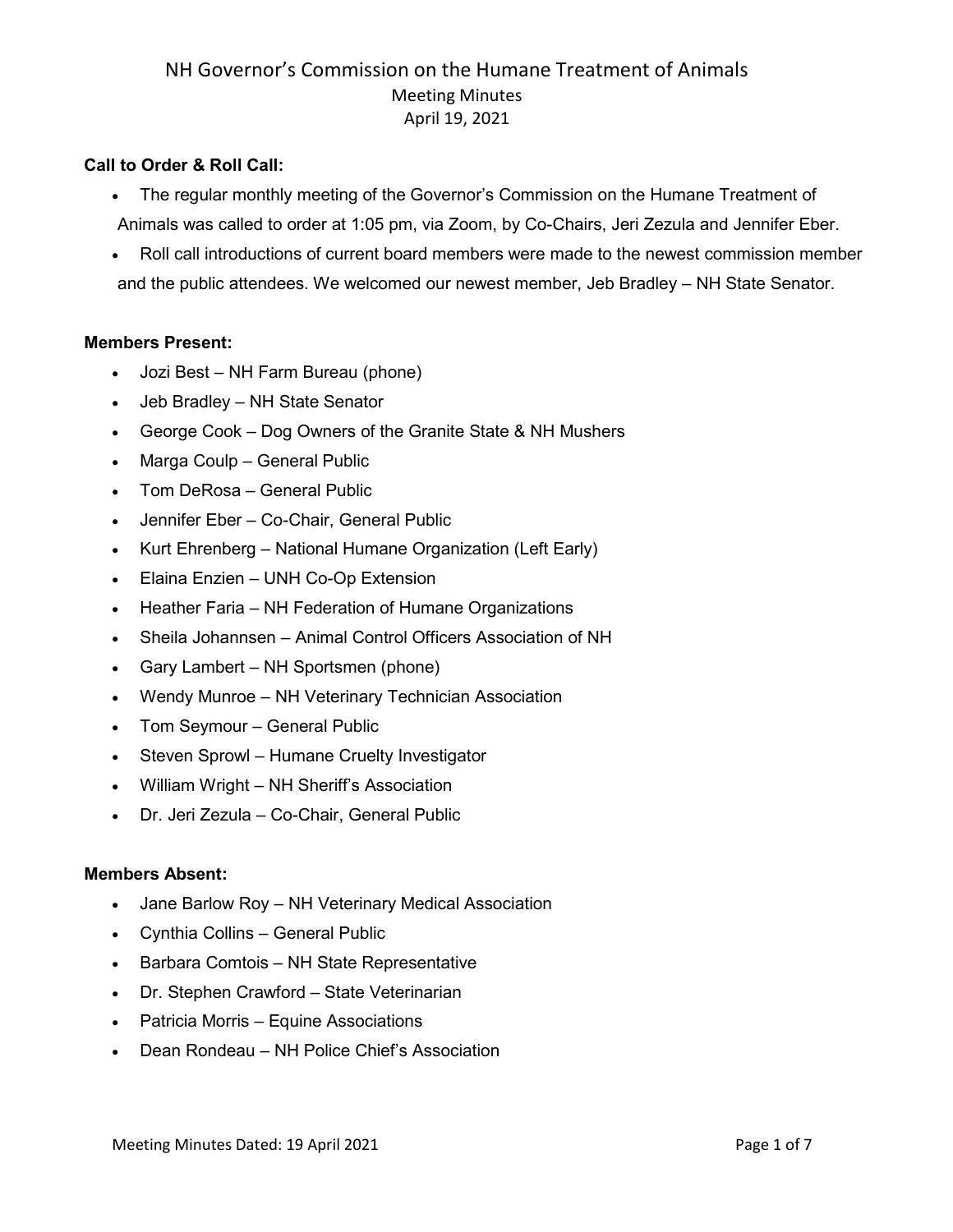## **Public Present:**

- Joanne Bourbeau Former Commission Member
- Jana McMillan ACO
- Jonathan Melanson NH Governor's Office

## **Review and Approval of Meeting Minutes:**

Motion to accept the meeting minutes of March 15, 2021 as written was made by Shelia Johannson and was seconded by George Cook. The motion passed unanimously.

## **Legislation:**

• Per our discussion on the role of this Commission, we agreed to continue tracking the following bills. Brief discussion summaries are included in the following table.

| HB        | <b>TEXT</b> | <b>Title: Relative</b> | The Governor has authorized the Commission to develop an                |
|-----------|-------------|------------------------|-------------------------------------------------------------------------|
| 174       |             | to Reporting           | opinion for this proposed legislation relative to reporting a collision |
|           |             | Cat / Car              | between a cat and a motor vehicle. However, hearing dates have          |
|           |             | Collisions             | past and only written testimony will now be considered.                 |
|           |             |                        | To Date:                                                                |
|           |             |                        | House Floor Decision - Ought to Pass as Amended.                        |
|           |             |                        | Senate Transportation Committee - Ought to Pass. Floor Decision         |
|           |             |                        | Pending.                                                                |
| <b>HB</b> | <b>TEXT</b> | Title:                 | The Governor has requested the Commission refrain from                  |
| 246       |             | Establishing           | developing an opinion for this proposed legislation establishing a      |
|           |             | Protective             | protective order for vulnerable adults.                                 |
|           |             | Order for              | <b>To Date:</b>                                                         |
|           |             | Vulnerable             | House Committee Report – Inexpedient to Legislate                       |
|           |             | <b>Adults</b>          | House Floor Decision - Indefinitely Postpone                            |
| HB        | <b>TEXT</b> | <b>Title: Relative</b> | The Governor has requested the Commission refrain from                  |
| 250       |             | to Pet Vendors         | developing an opinion for this proposed legislation relative to pet     |
|           |             |                        | vendors.                                                                |
|           |             |                        |                                                                         |
|           |             |                        | Animal volume has been amended and now stands at 35 dogs                |
|           |             |                        | and/or cats.                                                            |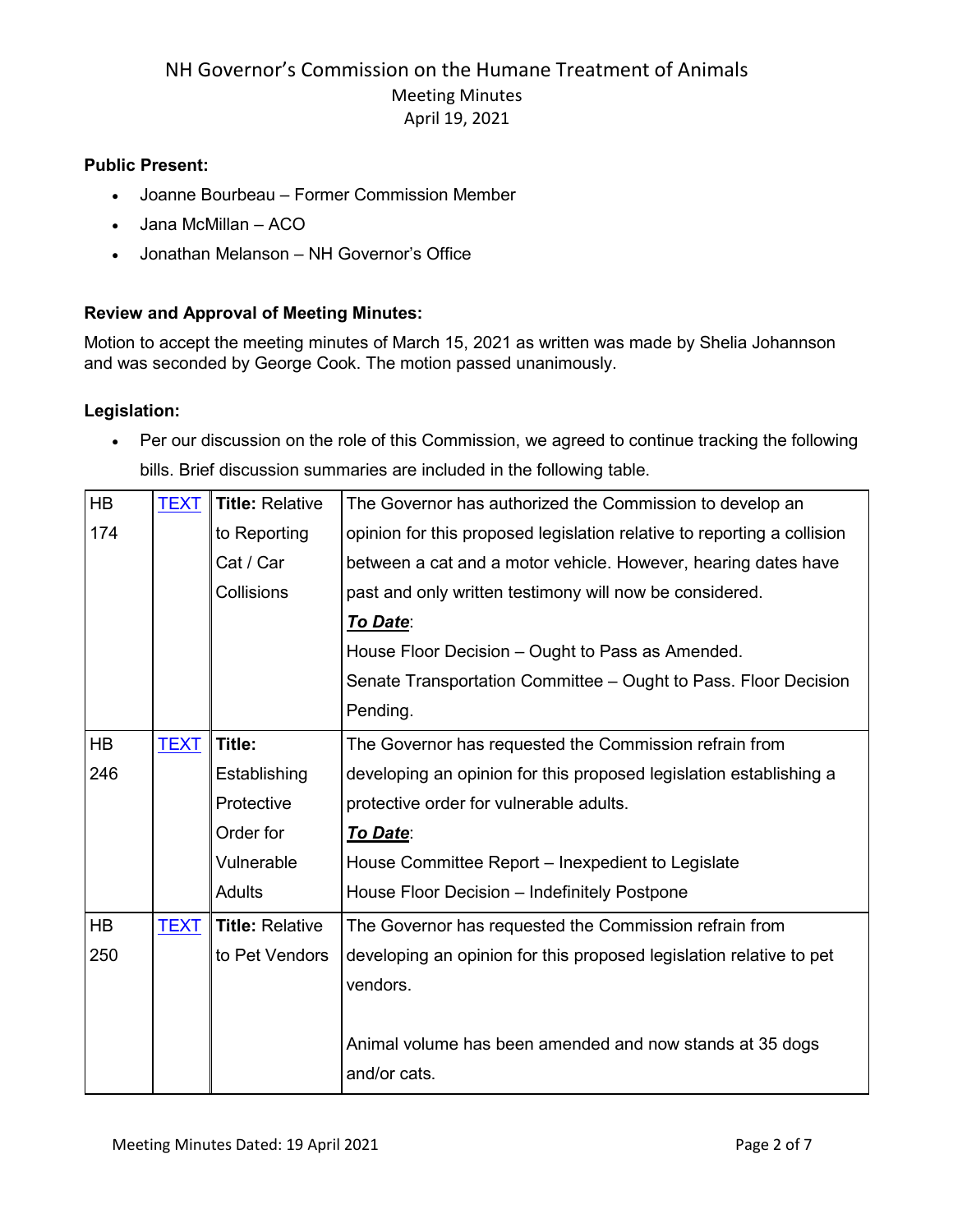|           |             |                        | To Date:                                                               |
|-----------|-------------|------------------------|------------------------------------------------------------------------|
|           |             |                        | House Floor Decision – Ought to Pass with Amendment                    |
|           |             |                        | Senate Energy & Natural Resources Committee - Hearing Date             |
|           |             |                        | 4/19/2021 @ 1:20pm.                                                    |
| <b>HB</b> | <b>TEXT</b> | <b>Title: Relative</b> | The Governor has authorized the Commission to develop an               |
| 338       |             | to Penalties for       | opinion for this proposed legislation relative to penalties for dog    |
|           |             | Dog Theft &            | theft and tampering with a dog's radio collar. However, hearing        |
|           |             | Tampering              | dates have past and only written testimony will be considered.         |
|           |             | with a Dog's           |                                                                        |
|           |             | <b>Radio Collar</b>    | Rep. Comtois advised this bill has had the original penalties          |
|           |             |                        | reduced. Dr. Jeri Zezula noted there seems to be a disconnect          |
|           |             |                        | between this bill and current civil and criminal codes. It was further |
|           |             |                        | noted that this bill added references specific to tracking collars and |
|           |             |                        | microchips.                                                            |
|           |             |                        | <b>To Date:</b>                                                        |
|           |             |                        | House Floor Decision - Ought to Pass with Amendment                    |
|           |             |                        | Senate Energy & Natural Resources Committee - Hearing Date             |
|           |             |                        | 4/19/2021 @ 1:30pm. Jennifer and Jeri sent in the Commission's         |
|           |             |                        | opinion to the Senate Committee.                                       |
| <b>HB</b> | <b>TEXT</b> | <b>Title: Creating</b> | This proposed legislation creating an animal records database has      |
| 532       |             | an Animal              | been amended and passed on to Ways & Means. The bill will return       |
|           |             | Records                | to the floor before heading to the Senate.                             |
|           |             | Database               |                                                                        |
|           |             |                        | This Commission will further review with the intent of providing a     |
|           |             |                        | formal opinion prior to cross over (April 6, 7, & 8). A "Special"      |
|           |             |                        | meeting may be called in order to make the deadline.                   |
|           |             |                        | To Date:                                                               |
|           |             |                        | House Environment & Agriculture Committee - Retained in                |
|           |             |                        | Committee.                                                             |

• Next Steps: Commission to stay in tune with amendments as best we can.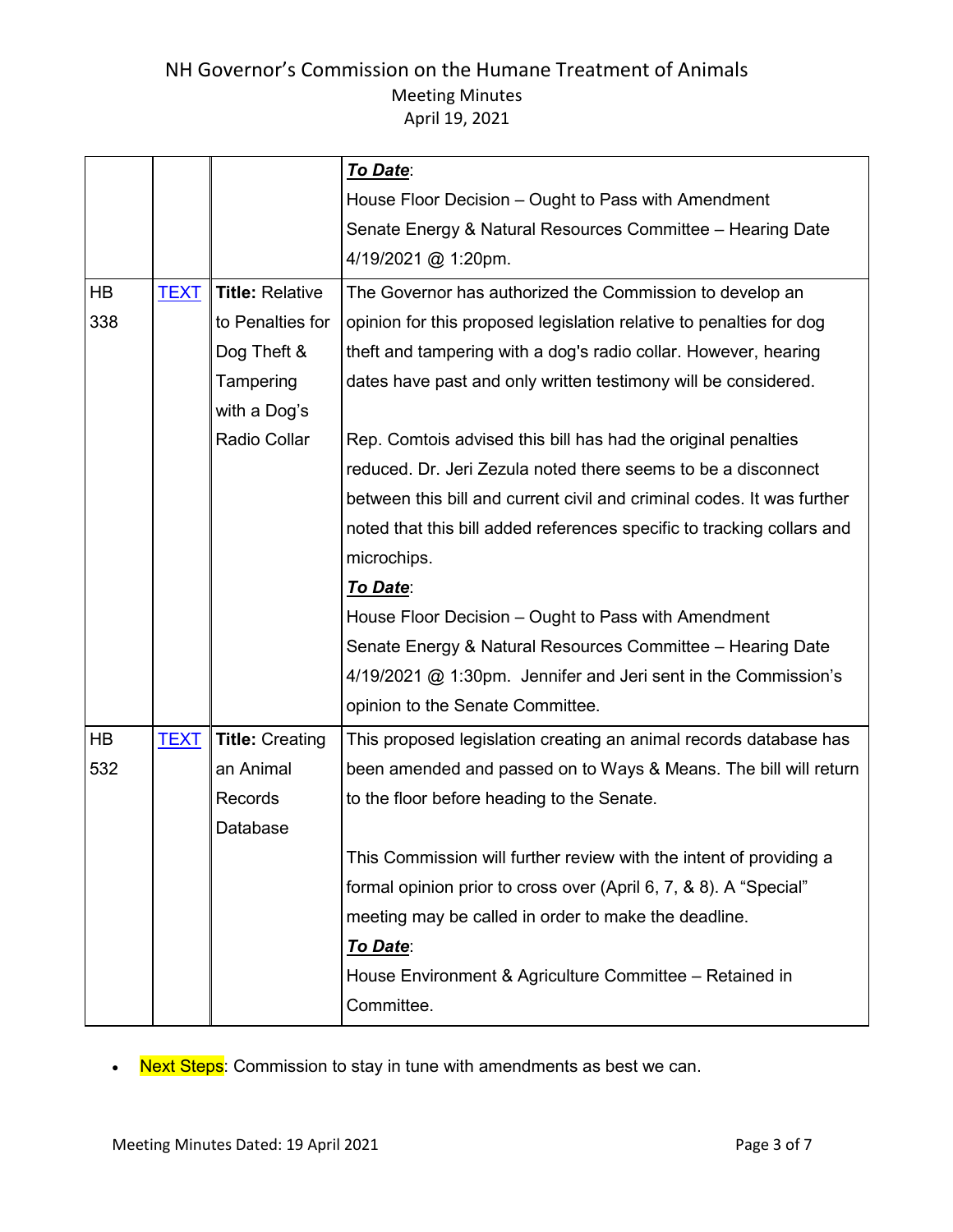### **Executive Order Changes:**

- The new Executive Order (E.O.) was released today and was distributed to Commission members. The E.O. clarifies and details many changes requested by the Commission. A major clarification made clear that legislation relating to wildlife is excluded from Commission's purview.
- The Commission's membership makeup remains unchanged.

## **DOJ Involvement in Animal Cruelty Reporting:**

- Jennifer Eber and Jeri Zezula met with DOJ (Geoff Ward) about 2 ½ weeks ago to see if the DOJ can aid in gathering animal cruelty data. It was suggested that it might be possible to gather the data through some of the existing data gathering methods or work through the Department of Safety or the County Attorneys to gather data. It has been a struggle trying to gather data across multiple areas, departments, and agencies. Further efforts may be placed to dive deeper into existing data, including FBI data. Jennifer has reached out to Tom Velardi to see if the Country Attorneys can assist with gathering the data.
- Assumptions animal cruelty reporting is ongoing and sent to County Attorneys. However, this turns out to be false.
- **Next Steps:** Maintain open communications with the DOJ with the objective of developing an efficient and accurate data collection process. Further research on NIBRS reporting and data available through this reporting. Reach out to Department of Safety on possible data gathering.

#### **14 Day Status Hearings:**

- The new law requires a status hearing must occur within 14 days. An administrative order was sent by Judge King to alert judges to the 14 day status hearing requirement. Monitoring has been ongoing, but there seems to be inconsistencies. One case in question (Kevin Butler) had a status hearing within the 14 days but it is unclear as to whether cost of care was addressed at the hearing. Perhaps submitting articles to prosecutors would assist in clarifying expectations and requirements. A guidance document might be beneficial. Cost of care regulations may make the issue more pertinent and discussed at the 14 day status hearing. .
- **Next Steps:** Continue monitoring ongoing cases for compliance. Commission to consider creating a draft guidance document/articles for distribution.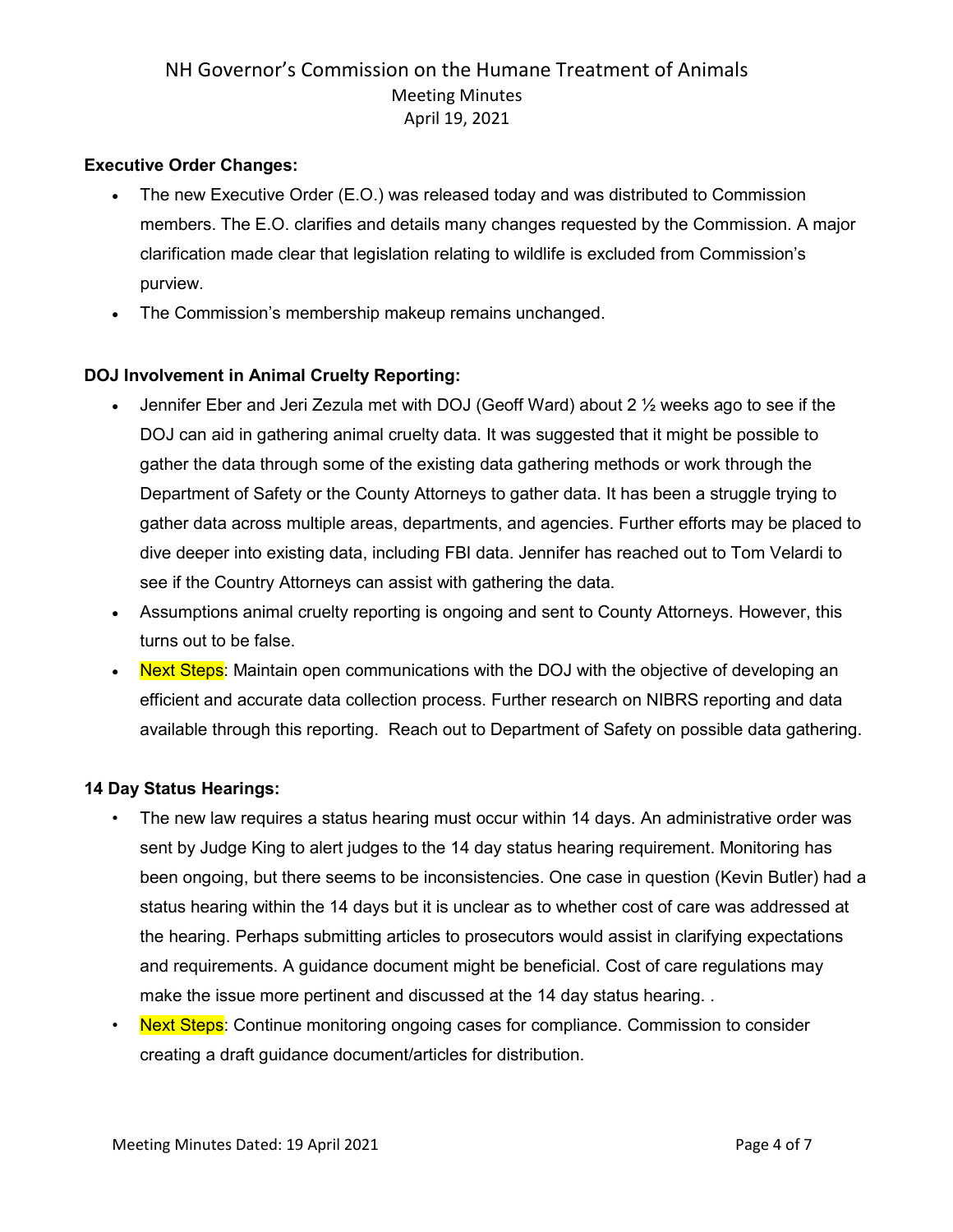### **Administrative Rules:**

• Jeri Zezula stated that Dr. Crawford reported that the first implementation of cost of care may be in June, by that time all other steps will have been completed.

### **New Cruelty Cases:**

- Steve Sprowl reported 2 cases:
	- $\circ$  Farmington, NH: 62 rabbits removed. Charges are to be dropped upon the surrender of the rabbits.
	- o Pittsfield, NH: Working with the State Veterinarian and the town, 4 horses, 1 mini-horse, and 1 mule were removed. The woman responsible for their care surrendered all of them. The woman involved, who is well known to animal cruelty investigators, has had up to eight horses removed as part of a number of previous cases. All of the previous cases had charges down-graded to violations.
- Further evidence was presented indicating prosecutors do not necessarily follow the requirements established for charges being filed correctly. Information is contained within the Commission's manual, but the manual is not being used or referenced as intended.
- Next Steps: Commission to consider what other actions might be taken to publicize the need to follow established procedure.

## **Correspondence to Commission:**

• Voices for Wildlife wanted to partner with the Commission. It was explained to them that wildlife does not fall within the oversight of this Commission. All Commission members are welcome to join, volunteer, or assist, if they should so choose. Jeri shared the contact information for Voices of Wildlife.

#### **Member/Guest Comments/Questions:**

• Jozi Best reports that the Horse Association is anticipating hay shortages due to drought. The association is actively looking for opportunities and resources to offset the potential shortage. Steve Sprowl advised that he is aware or resources that are available for the entire State of New Hampshire and will send details and contact information to Jozi.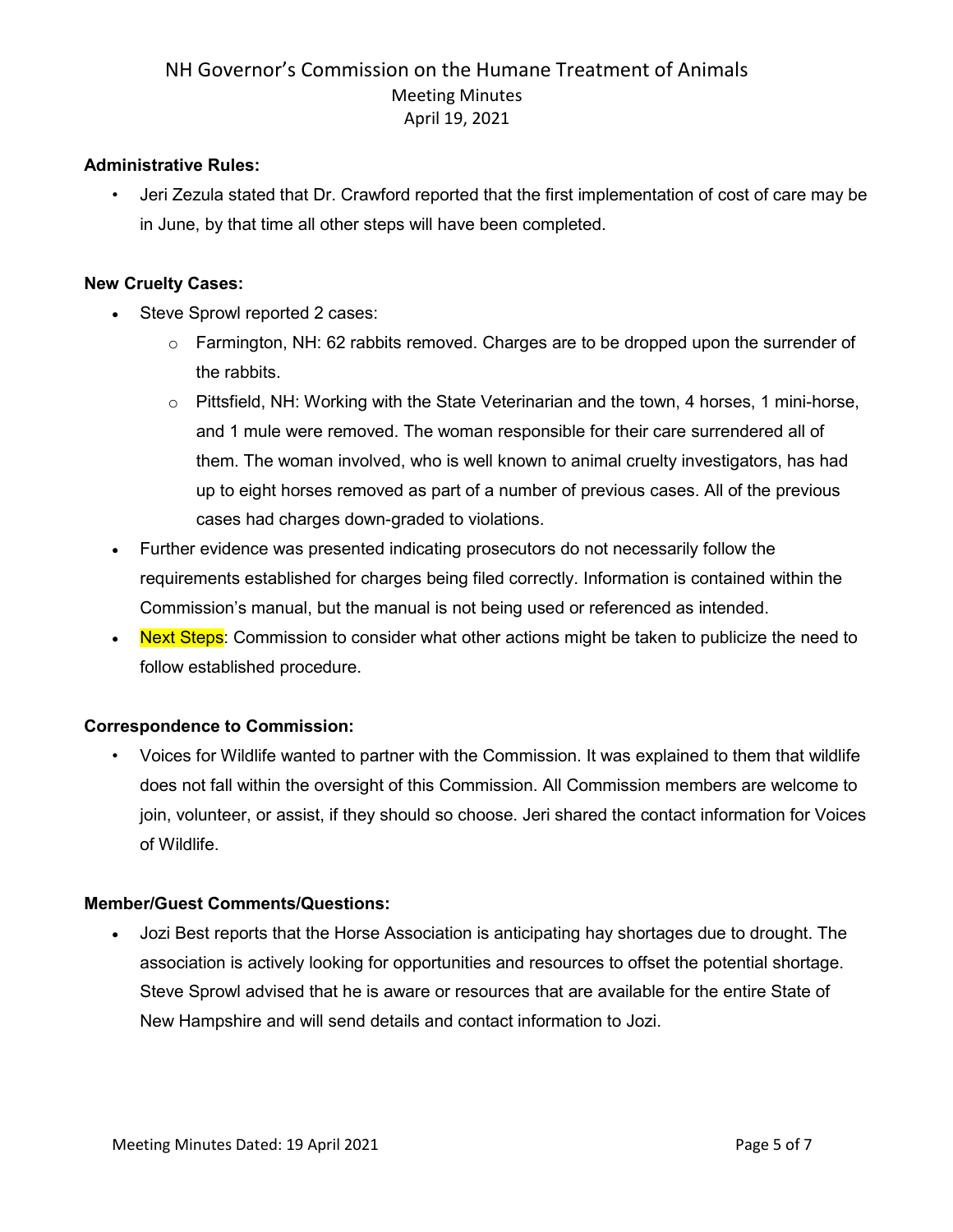### **Subcommittees:**

- Subcommittee #1 Data & Laws: Heather Faria, Chair.
	- $\circ$  Draft submitted. Short of further direction, actions items are complete.
- Subcommittee #2 Propose Legislation: Marga Coulp, Chair.
	- $\circ$  Commission members are encouraged to submit ideas for future legislation by Friday, April 23rd. Send any suggested future legislation (specific or general) to Marga and Jennifer. There will be a meeting Monday, April  $26<sup>th</sup>$  for the discussion of submitted ideas.
- Subcommittee #3 Reporting: Wendy Munroe, Chair.
	- $\circ$  The ACO Questionnaire and the results were presented in the meeting preparation email detailing ACO overview across the state.
	- $\circ$  The Subcommittee thinks the Commission might wish to undertake the improvement of the reporting process for ACOs.
	- $\circ$  The Subcommittee also feels the Commission should to track complaints in addition to court cases.
	- $\circ$  Jeri Zezula reports that those contributing to NIBRs reporting are not following the defined procedure as "incidents" include all reports of cruelty, not just court cases.
- Subcommittee #4 Training: Jeri Zezula, Chair.
	- $\circ$  Available resources were divided into manageable bits to ease the burden of review. The Veterinary Association was approached to see if they would upload information onto their website for veterinary access. The updating of resources for the state is moving along and organizations are submitting updated and pertinent information.
- Subcommittee #5 Legislation Tracking: George Cook, Chair.
	- $\circ$  Efforts are ongoing and updates have been provided for each Commission meeting. The legislation process speed has increased placing challenges on the Subcommittee and its charge to track said legislation. Omnibus bills become most challenging where bills can be attached and difficult to track.
	- o SB 127 (HB2) database inclusion and (HB250) pet vendor language changes could be in the upcoming budget proposal.
- **Next Steps**: Targeting May for draft reports and June for final report submission. Will need completed subcommittee work next meeting.